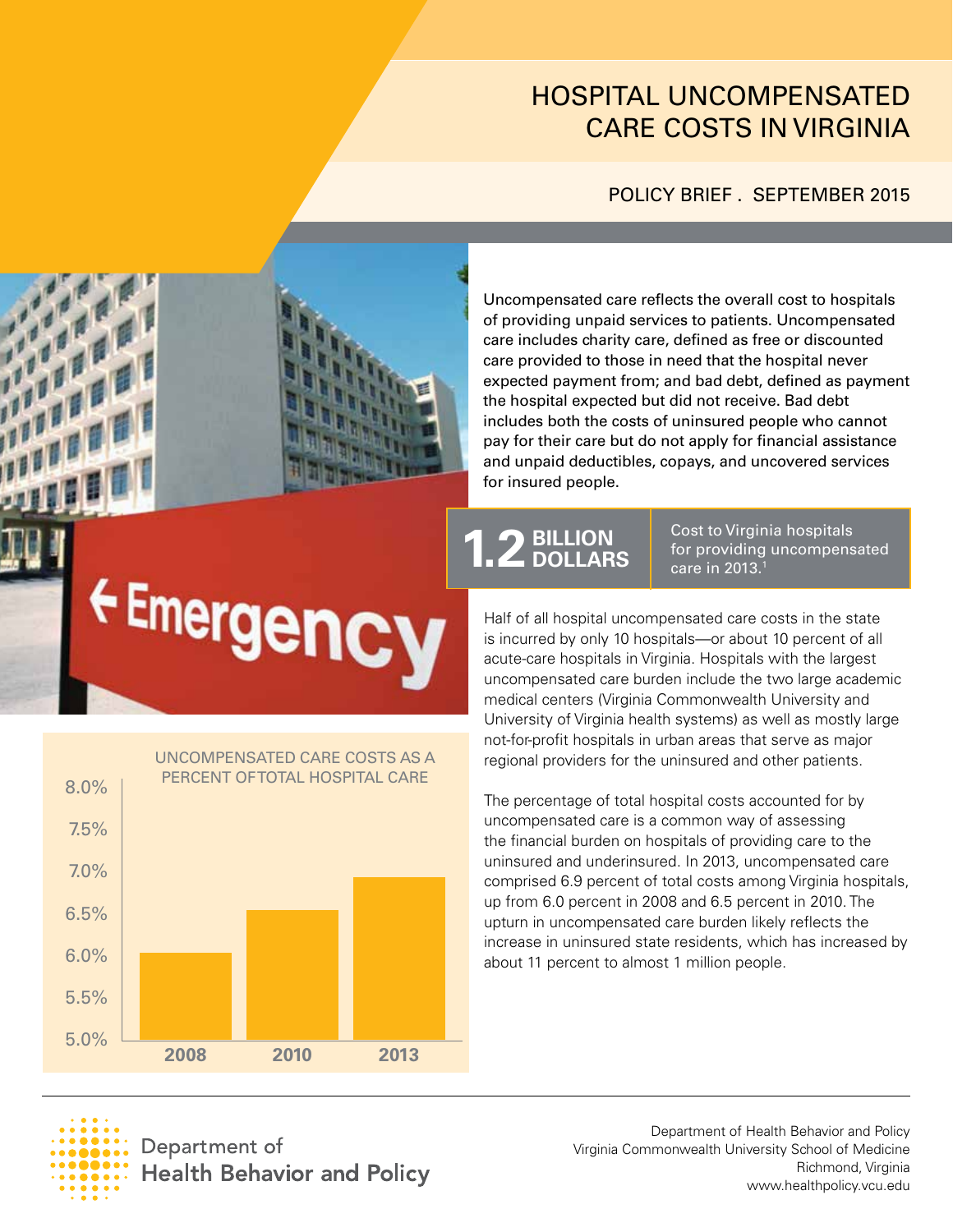### **UNCOMPENSATED CARE VARIES WIDELY ACROSS VIRGINIA HOSPITALS**

Under federal law, all Medicare-participating hospitals with emergency departments must screen and provide stabilizing care to someone with an emergency condition, regardless of their ability to pay. But the law, known as EMTALA (Emergency Medical Treatment and Labor Act), does not provide payment for any required care.

profit hospitals that have no such requirement. As a result, almost all hospitals provide some level of uncompensated care, but the amount varies across hospitals and is related to the size of the hospital, ownership type, and location. Virginia hospitals include not-for-profit hospitals that must provide community benefits—including charity care—in exchange for local, state, and federal tax exemptions and for-

#### UNCOMPENSATED CARE COSTS AS A PERCENT OF TOTAL HOSPITAL COSTS: BY HOSPITAL TYPE AND LOCATION



Not-for-profit hospitals provide higher levels of uncompensated care—7.9 percent of total costs on average, compared to 4.2 percent for for-profit hospitals. The 12 hospitals with the highest uncompensated care burden—uncompensated care is 10 percent or more of total costs—are all not-for-profit, while all but one of the 11 hospitals with the lowest uncompensated care burden—less than 4 percent—are for-profit hospitals.

 about 7.5 percent. Small rural hospitals in geographically isolated areas, known as critical access hospitals, have average uncompensated care costs of about 10 percent, likely refecting in part the high uninsured rates in northwestern and southwestern Virginia where these hospitals tend to be located. Other not-for-profit hospitals in rural and urban areas have average care costs of

#### **UNCOMPENSATED CARE AND HOSPITAL FINANCIAL PERFORMANCE**

 operating margins of 7.8 percent. Many factors affect hospitals' financial performance and viability, but rising uncompensated care costs due to increases in the uninsured population are a concern. Among hospitals with uncompensated care of 10 percent or more of total costs, about half experienced financial losses from patient care in 2013. On average, these hospitals had operating margins near zero, indicating that operating revenue barely kept pace with the costs of providing services. In contrast, hospitals with a low burden of uncompensated care—less than 4 percent of total costs—performed much better fnancially, with average

#### **POLICY IMPLICATIONS**

Many expected that expansions in Medicaid and private insurance coverage through the 2010 Affordable Care Act (ACA) would reduce hospital uncompensated care by increasing the number of patients with insurance. Early findings indicate this is happening in states that expanded Medicaid coverage to people with family incomes less than 138 percent of the federal poverty level, or \$33,465 for a family of four in 2015. Hospital uncompensated care costs have declined by 45 percent in California, 36 percent in Colorado, 60 percent in Kentucky, 56 percent in Arkansas, 43 percent in New Jersey, and 40-50 percent in Ohio since implementation of the ACA's coverage expansions in 2014.<sup>2</sup>

 of uninsured people. In contrast, hospitals in states, like Virginia, that have not expanded Medicaid have seen little or no decrease in uncompensated care levels. In many states with substantial decreases in uncompensated care, the savings have allowed hospitals to expand capacity and serve more patients, offer new services, hire new staff, and invest in new technologies and care innovations. They also have generated savings for state budgets in states that provided some funding for the care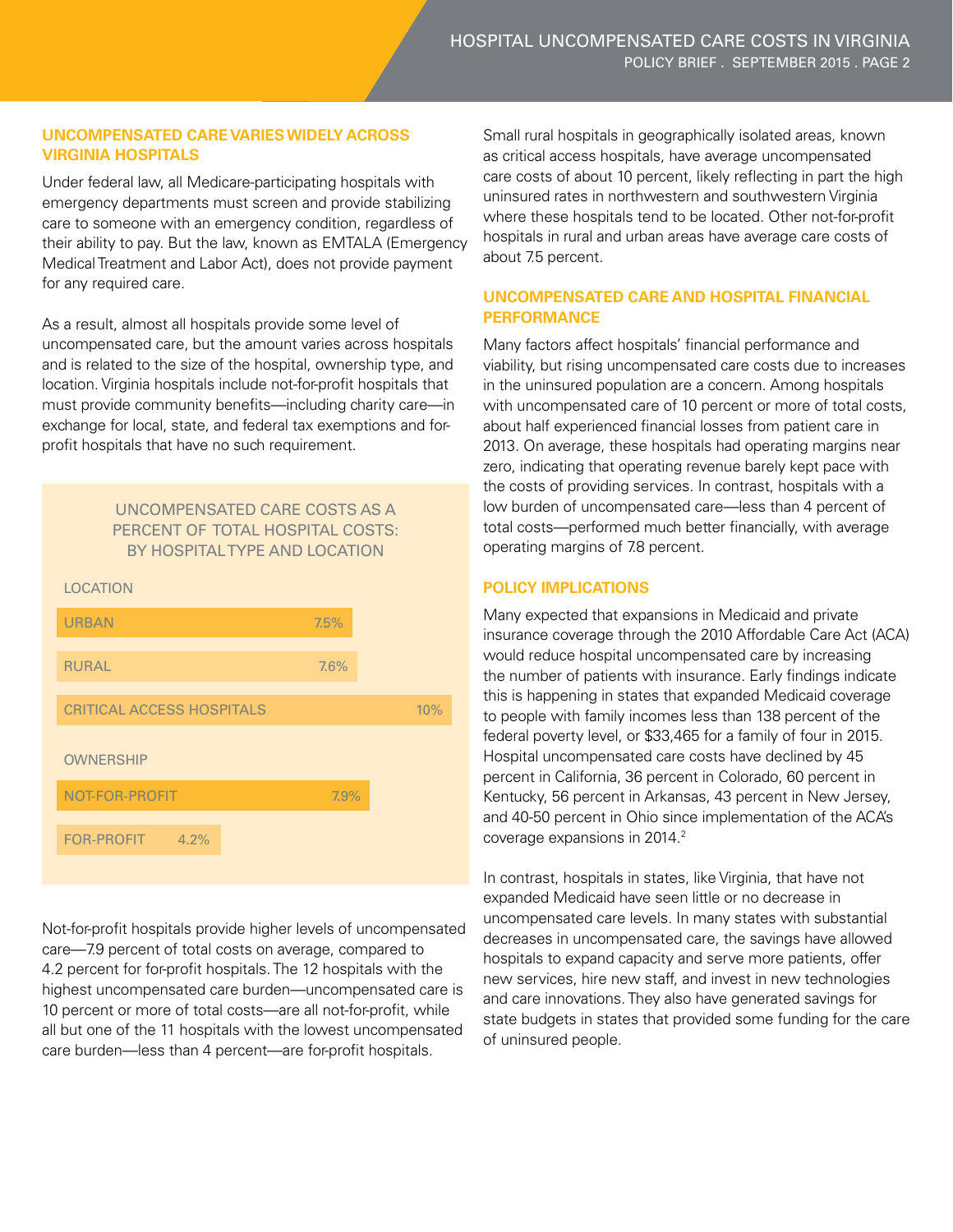#### HOSPITAL UNCOMPENSATED CARE COSTS IN VIRGINIA POLICY BRIEF . SEPTEMBER 2015 . PAGE 3

**284 MILLION** Expanding Medicaid coverage could<br> **284 DOLLARS** by **24 percent** and save \$284 million by 24 percent and save \$284 million.

every uninsured person who gains coverage (see Technical This report examined the potential impact on hospital uncompensated care costs if Virginia expanded Medicaid coverage. The results show that there would be a \$1,060 reduction in hospital uncompensated care costs in Virginia for Appendix). Using other research that indicates 268,000 people could gain coverage by 2016 if Virginia expanded Medicaid3 , total hospital uncompensated care costs in Virginia would drop by about \$284 million, a 24 percent decrease from 2013 levels.

Another policy option is to increase public subsidies to hospitals to offset the costs of uncompensated care. For example, Medicaid and Medicare disproportionate share hospital (DSH) payments have been used to subsidize care to the uninsured in hospitals that serve a large proportion of low-income and uninsured patients. Currently most of these payments for Virginia go to VCU and UVA health systems, although they are expected to decrease substantially starting in 2018.4 Some states, such as Massachusetts, California, Texas, and Florida, have separate state-funded programs to subsidize care for the uninsured in hospitals and other facilities. However, hospital subsidies are less effective than expanding coverage in increasing access to primary care and preventive services, which ultimately may reduce unnecessary hospital utilization and costs.

delivery that may adversely affect the health of Virginians. Without Medicaid expansion or other policies to subsidize hospital care for the uninsured, many Virginia hospitals will continue to struggle with high uncompensated care burdens, especially those in low-income urban and rural areas. High uncompensated care burdens not only threaten the financial viability of many hospitals but also can prevent hospital investments in infrastructure, staffing, and care-Without Medicaid expansion or other policies to subsidize<br>
hospital care for the uninsured, many Virginia hospitals<br>
will continue to struggle with high uncompensated care<br>
burdens, especially those in low-income urban and



 candidate in the Department of Health Behavior and Policy at Virginia Commonwealth University. Department of Health Behavior and Policy at Virginia Commonwealth University; and **Ali Bonakdar Tehrani, Pharm.D., M.P.H.,** doctoral

The findings and conclusions in this Policy Brief are those of the authors, and no official endorsement by VCU Health or the VCU School of Medicine is intended or should be inferred.

<sup>1</sup>Estimates in this report are derived from the Virginia Health Information (VHI) Hospital Detail Reports. Estimates reflect only acute-care hospitals. Long-term care and rehabilitation facilities are excluded. All estimates of uncompensated care reflect costs, based on the methodology used by the American Hospital Association. For more details, see American Hospital Association, Uncompensated Care Cost Fact Sheet, January 2015. 'Bachrach D, Boozang P, Lipson M. The impact of Medicaid expansion on uncompensated care costs: Early results and policy implications for states. The Robert Wood Johnson Foundation: State Health Reform Assistance Network, June 2015. <sup>3</sup>Dorn S, McGrath S, Holahan J. What is the result of states not expanding Medicaid? The Urban Institute, August 2014. 4 The Affordable Care Act reduces Medicaid Disproportionate Share Hospital payments on the assumption that increased patient revenue from insured patients will greatly reduce the amount of hospital uncompensated care requiring these subsidies.



Department of Health Behavior and Policy Virginia Commonwealth University School of Medicine Richmond, Virginia <www.healthpolicy.vcu.edu>